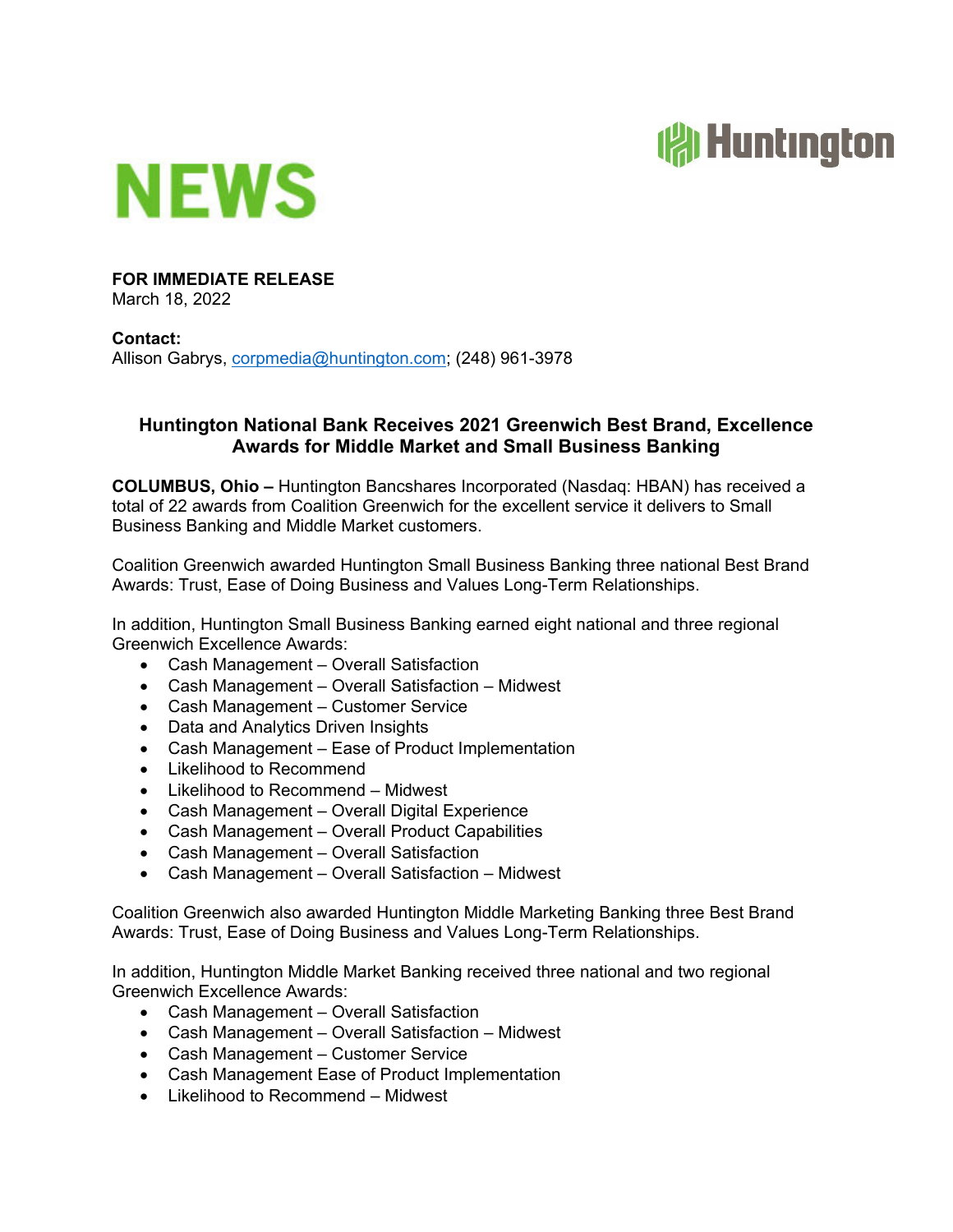"Recognition from Coalition Greenwich is particularly meaningful, as it's based on what our customers are saying about us," said Tom Shafer, co-president of Huntington's Commercial Bank. "We're honored to be recognized again for our insights-driven approach to help businesses thrive, from capitalizing on new opportunities and improving efficiency to navigating uncertainty and mitigating risks."

Huntington serves thousands of small businesses throughout its footprint and is the nation's largest originator, by volume, of Small Business Administration (SBA) 7(a) loans for the fourth consecutive year at the close of SBA fiscal year 2021, further strengthening its position as the leader in supporting small businesses. This also marks the 13th year in a row Huntington has been the largest originator, by volume, of SBA 7(a) loans within its footprint.

"Supporting small businesses is at the heart of everything we do" said Steve Rhodes, Huntington's Business Banking Director. "Small businesses are the backbone of the American economy, and that's why our goal is to help these businesses prosper, overcome challenges and strengthen their communities."

### **Greenwich Excellence Awards Methodology**

Greenwich Excellence Award winners were determined at a national level and in four geographic regions: Midwest, Northeast, South and West.

To qualify for consideration for the national awards, each winning bank had to have a minimum of 50 clients that responded to the survey.

Greenwich Excellence Award selection is based on Top Box ratings on Coalition Greenwich's 5 point evaluation scale. The banks selected must receive a statistically significant proportion of "Excellent" ratings relative to the overall mean (at a 95-percent confidence level).

### **Greenwich Best Brand Awards Methodology**

Greenwich Best Brand Award winners were determined at a national level.

To qualify for consideration for the Trust award, each winning bank had to have a minimum of 50 client evaluations. This award is based on Top Box ratings on Coalition Greenwich's 5-point evaluation scale. The banks selected must receive a statistically significant proportion of "Excellent" ratings relative to the overall mean (at a 95-percent confidence level).

To be eligible for the Best Brand Overall and by product awards, each winning bank had to have a minimum of 50 citations by companies for consideration of the product being evaluated. The banks selected must receive a statistically significant proportion of citations by companies who use the product relative to the overall mean (at a 95% confidence level).

# # #

### **About Huntington**

Huntington Bancshares Incorporated (Nasdaq: HBAN) is a \$174 billion asset regional bank holding company headquartered in Columbus, Ohio. Founded in 1866, The Huntington National Bank and its affiliates provide consumers, small and middle-market businesses, corporations, municipalities, and other organizations with a comprehensive suite of banking, payments, wealth management, and risk management products and services. Huntington operates more